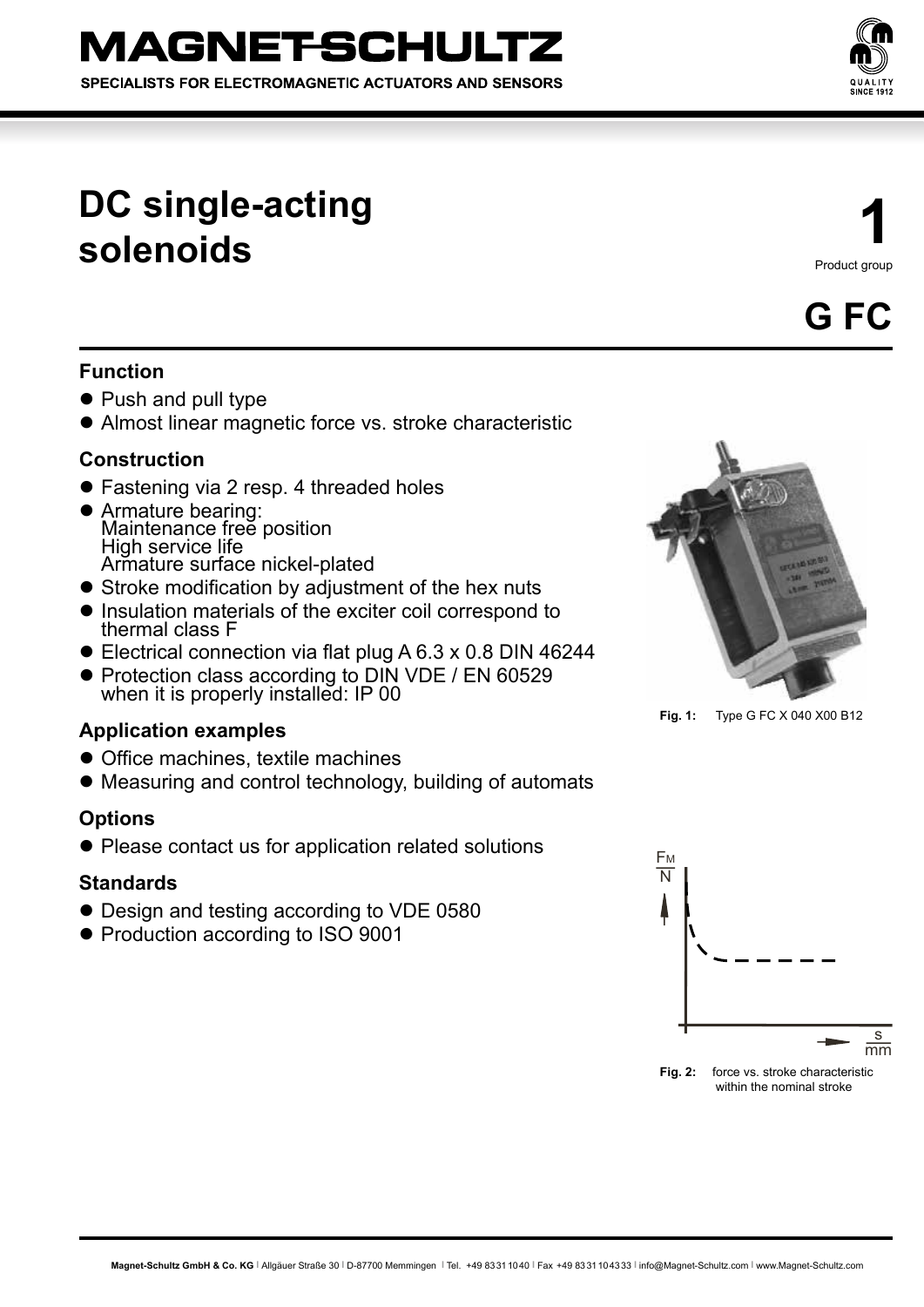

# **Technical data**

| GFC                                                  |            | 025             |        |        | 030                      |       |                |                |                          |        |       |
|------------------------------------------------------|------------|-----------------|--------|--------|--------------------------|-------|----------------|----------------|--------------------------|--------|-------|
| Operating mode                                       |            | S1 100%         | S3 40% | S3 25% | S3 15%                   | S3 5% | S1 100%        | S3 40%         | S3 25%                   | S3 15% | S3 5% |
| Stroke s (nominal stroke) <sup>1)</sup>              | (mm)       | 4               |        |        | 5                        |       |                |                |                          |        |       |
| Max. stroke $s^{2}$                                  | (mm)       | $\overline{7}$  |        |        | $\overline{\phantom{a}}$ |       |                |                |                          |        |       |
| Holding force                                        | (N)        | 7,0             | 10,4   | 12     | 13,9                     | 20,7  | 11             | 17             | 20                       | 25     | 32    |
| Magnetic force F <sub>M</sub><br>with nominal stroke | (N)        | 2,7             | 5,0    | 6,3    | 7,6                      | 11,1  | 4,3            | 8,3            | 9,9                      | 12,7   | 17,5  |
| Magnetic force $F_M$<br>with max. stroke             | (N)        | 0,6             | 1,3    | 1,7    | 3                        | 6,8   | $\overline{a}$ |                | $\overline{\phantom{a}}$ |        |       |
| Rated work A <sub>N</sub>                            | (Ncm)      | 1,08            | 2,0    | 2,52   | 3,04                     | 4,44  | 2,15           | 4,15           | 4,95                     | 6,35   | 8,75  |
| Rated power P <sub>20</sub>                          | (W)        | 6,3             | 12     | 18     | 25                       | 58    | 7              | 15             | 20                       | 36     | 83    |
| Operating frequency Sh                               | $(^{1}/h)$ | 30000           | 21000  | 15000  | 9000                     | 3000  | 22000          | 15000          | 9000                     | 5500   | 1900  |
| Actuation time $t_1$                                 | (ms)       | 50              | 50     | 45     | 45                       | 45    | 70             | 70             | 70                       | 70     | 70    |
| Drop time $t_2$                                      | (ms)       | 33              | 30     | 28     | 25                       | 21    | 50             | 45             | 40                       | 35     | 32    |
| Armature weight m <sub>A</sub>                       | (kg)       | 0,02            |        |        | 0,03                     |       |                |                |                          |        |       |
| Solenoid weight $m_M$                                | (kg)       | 0,10            |        |        |                          | 0, 16 |                |                |                          |        |       |
| G FC                                                 |            | 035             |        |        | 040                      |       |                |                |                          |        |       |
| Operating mode                                       |            | S1 100%         | S3 40% | S3 25% | S3 15%                   | S3 5% | S1 100%        | S3 40%         | S3 25%                   | S3 15% | S3 5% |
| Stroke s (nominal stroke) <sup>1)</sup>              | (mm)       | 7               |        |        | 8                        |       |                |                |                          |        |       |
| Max. stroke $s^{2}$                                  | (mm)       | 11              |        |        | 12                       |       |                |                |                          |        |       |
| Holding force                                        | (N)        | 16,7            | 23,4   | 27,5   | 34,4                     | 52    | 41             | 56             | 63                       | 74     | 95    |
| Magnetic force F <sub>M</sub><br>with nominal stroke | (N)        | 7,7             | 13,2   | 15,5   | 19,1                     | 30    | 12,2           | 19             | 22,6                     | 26,4   | 38    |
| Magnetic force $F_M$<br>with max, stroke             | (N)        | $\overline{2}$  | 4      | 6      | 9,5                      | 18    | 3              | $\overline{7}$ | 9,5                      | 14     | 26,5  |
| Rated work A <sub>N</sub>                            | (Ncm)      | 5,4             | 9,3    | 10,8   | 13,4                     | 21    | 9,8            | 15,2           | 18,1                     | 21,1   | 30,4  |
| Rated power P <sub>20</sub>                          | (W)        | 10              | 23     | 32     | 55                       | 125   | 14             | 31             | 44                       | 62     | 134   |
| Operating frequency Sh                               | $(^{1}/h)$ | 16000           | 13000  | 9000   | 5500                     | 2200  | 13000          | 9000           | 6500                     | 4500   | 1600  |
| Actuation time t <sub>1</sub>                        | (ms)       | 100             | 80     | 75     | 70                       | 60    | 120            | 120            | 100                      | 90     | 80    |
| Drop time $t_2$                                      | (ms)       | 60              | 50     | 50     | 50                       | 45    | 85             | 70             | 60                       | 60     | 55    |
| Armature weight $m_A$                                | (kg)       | 0,04            |        |        | 0,08                     |       |                |                |                          |        |       |
| Solenoid weight m <sub>M</sub>                       | (kg)       | 0,27            |        |        |                          | 0,45  |                |                |                          |        |       |
| G FC                                                 |            | 050             |        |        | 060                      |       |                |                |                          |        |       |
| Operating mode                                       |            | S1 100%         | S3 40% | S3 25% | S3 15%                   | S3 5% | S1 100%        | S3 40%         | S3 25%                   | S3 15% | S3 5% |
| Stroke s (nominal stroke) <sup>1)</sup>              | (mm)       | 10 <sup>°</sup> |        |        | 12                       |       |                |                |                          |        |       |
| Max. stroke s <sup>2)</sup>                          | (mm)       | 15              |        |        |                          | 19    |                |                |                          |        |       |
| Holding force                                        | (N)        | 71              | 100    | 120    | 135                      | 190   | 90             | 120            | 133                      | 170    | 252   |
| Magnetic force F <sub>M</sub><br>with nominal stroke | (N)        | 21              | 37     | 47     | 55                       | 78    | 33             | 57             | 65                       | 85     | 125   |
| Magnetic force F <sub>M</sub><br>with max. stroke    | (N)        | $\overline{7}$  | 16     | 26     | 35                       | 65    | 9              | 20             | 30                       | 43     | 89    |
| Rated work A <sub>N</sub>                            | (Ncm)      | 21              | 37     | 47     | 55                       | 78    | 39,6           | 68,4           | 78                       | 102    | 150   |
| Rated power P <sub>20</sub>                          | (W)        | 20              | 50     | 76     | 117                      | 284   | 26             | 60             | 66                       | 128    | 320   |
| Operating frequency Sh                               | $(^{1}/h)$ | 10000           | 7000   | 5000   | 3000                     | 1300  | 8000           | 4500           | 3000                     | 2600   | 1000  |
| Actuation time $t_1$                                 | (ms)       | 180             | 150    | 135    | 130                      | 100   | 230            | 230            | 200                      | 150    | 125   |
| Drop time $t_2$                                      | (ms)       | 85              | 70     | 65     | 60                       | 60    | 100            | 85             | 80                       | 75     | 65    |
| Armature weight m <sub>A</sub>                       | (kg)       |                 |        | 0,15   |                          |       | 0,24           |                |                          |        |       |
| Solenoid weight m <sub>M</sub>                       | (kg)       | 0,85            |        |        | 1,3                      |       |                |                |                          |        |       |

1) Almost linear characteristic

2) Achievable by adjustment of the nuts on the armature rod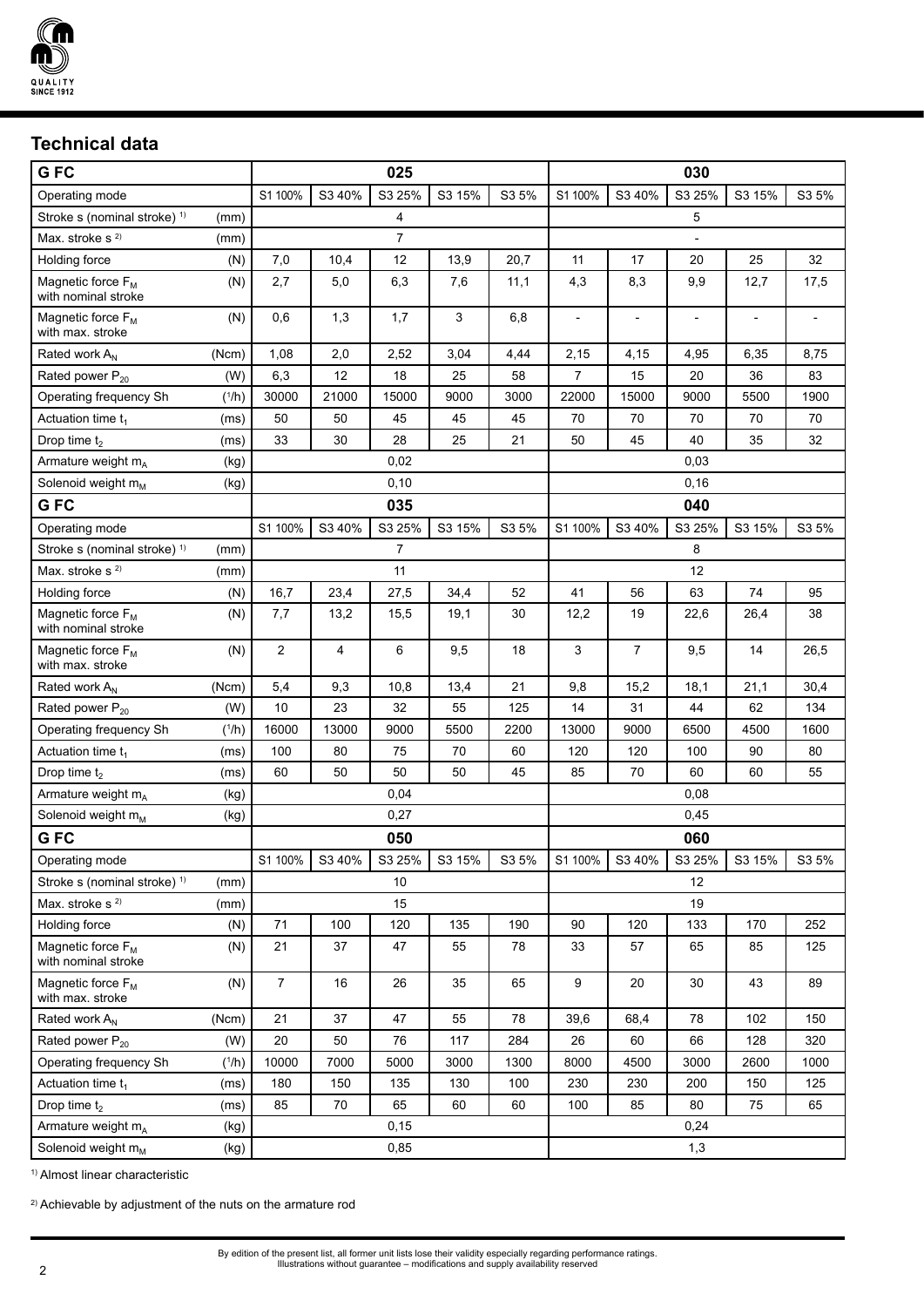



Elastomer washer for silencing For external loads or additional restoring forces the customer should design an external impact damping.  $\equiv$ ლ e1<br>e1 **e**2  $\overline{\mathbf{\hat{\omega}}}$  $\frac{1}{d}$ <u>පි</u>  $\overline{3}$  $\overline{4}$ **t**1



Surface: case and core galvanised

**Fig. 3:** Type G FC X 025 X00 B12 to type G FC X 060 X00 B12

<sup>1)</sup> We ask you to please do not exceed the screw depth a, **1)** We ask you to please do not exceed the screw depth a, because this could lead to damage of the coil.

| G <sub>FC</sub>  |                |                |                |                |                |                |  |
|------------------|----------------|----------------|----------------|----------------|----------------|----------------|--|
| <b>Size</b>      | 025            | 030            | 035            | 040            | 050            | 060            |  |
| Dimensions in mm |                |                |                |                |                |                |  |
| $1)$ a           | $\overline{c}$ | 2,5            | 2              | 4              | $\overline{4}$ | 4              |  |
| b <sub>1</sub>   | 25             | 30             | 35             | 40             | 50             | 60             |  |
| b2               | 16             | 16             | 16             | 16             | 16             | 16             |  |
| d3               | M <sub>3</sub> | M <sub>3</sub> | M <sub>3</sub> | M4             | M <sub>5</sub> | M <sub>6</sub> |  |
| d4               | M <sub>3</sub> | M4             | M4             | M <sub>5</sub> | M <sub>5</sub> | M <sub>6</sub> |  |
| $d5*$            | M <sub>3</sub> | M <sub>3</sub> | M <sub>3</sub> | M4             | M4             | M <sub>5</sub> |  |
| d8               | 9,9            | 12             | 14             | 16             | 20             | 24             |  |
| e1               | 20             | 25             | 30             | 40             | 45             | 50             |  |
| e2               | 12             | 14             | 18             | 18             | 28             | 32             |  |
| e3               | 7,5            | 7,5            | 10             | 10             | 12,5           | 15             |  |
| h <sub>2</sub>   | 39             | 45             | 55             | 65             | 76             | 88             |  |
| $^{2)}$  1       | 12             | 12             | 12             | 16             | 18             | 22             |  |
| 13               | $\overline{4}$ | 5              | 5              | 5              | 6              | 8              |  |
| $^{2)}$ $ 4$     | 5              | 6              | 8              | 9              | 11             | 13             |  |
| t1               | 20             | 24             | 30             | 32             | 41             | 50             |  |
| t2               | 31,5           | 36             | 42             | 45             | 54             | 63             |  |
| t3               | 6              | 6              | 7              | 8              | 8              | 10             |  |
| s                | 4              | 5              | 7              | 8              | 10             | 12             |  |

2) Dimensions apply for nominal stroke

By edition of the present list, all former unit lists lose their validity especially regarding performance ratings. Illustrations without guarantee – modifications and supply availability reserved